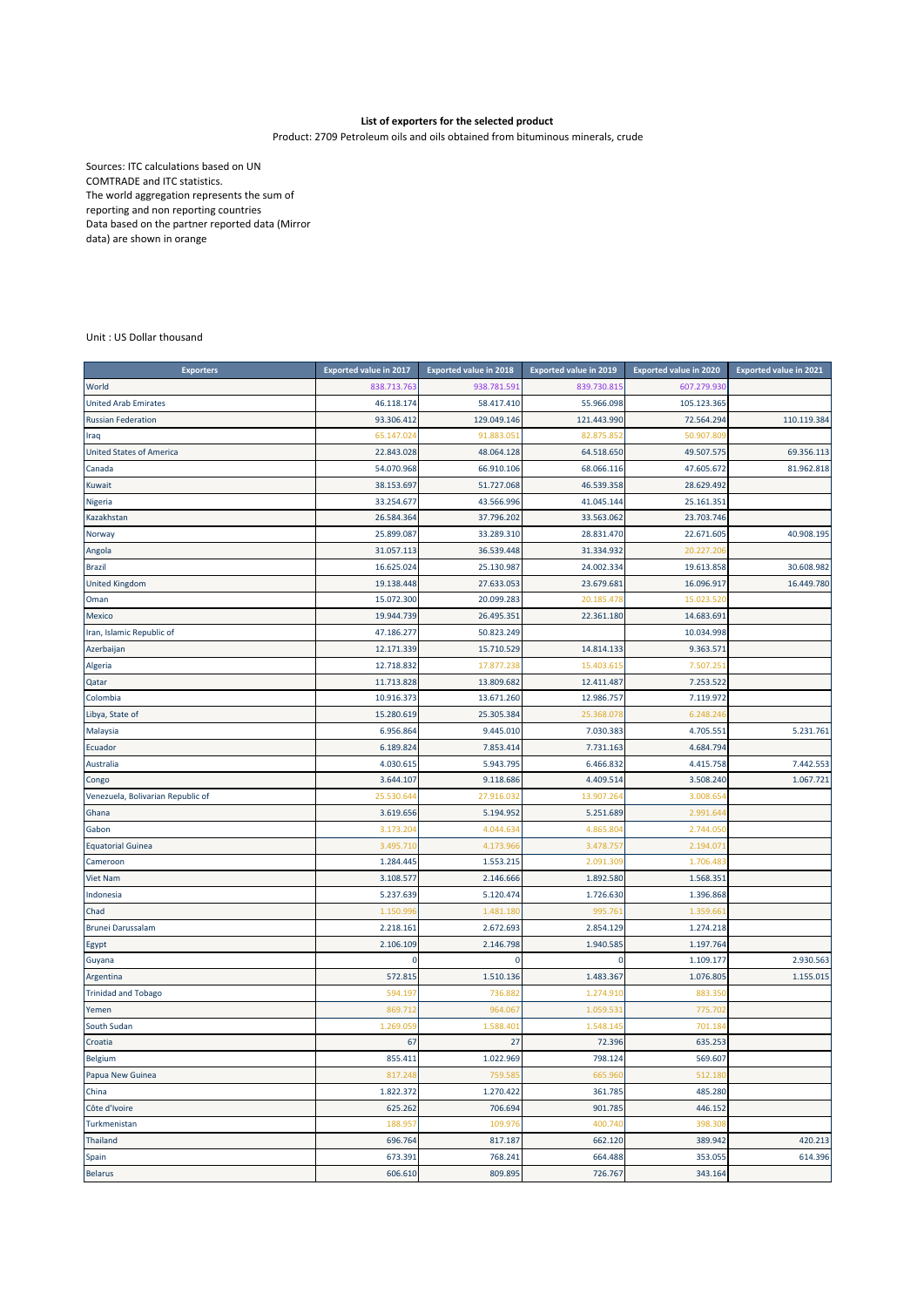| Sudan                           | 429.495      | 430.281        | 861.482         | 317.317        |                |
|---------------------------------|--------------|----------------|-----------------|----------------|----------------|
| Denmark                         | 1.348.348    | 1.246.047      | 1.319.233       | 279.938        |                |
| <b>New Zealand</b>              | 447.417      | 340.575        | 450.899         | 252.395        | 316.110        |
| Tunisia                         | 510.606      | 525.138        | 614.837         | 241.47         |                |
| Italy                           | 364.345      | 325.432        | 44.185          | 234.256        |                |
| Philippines                     | 185.852      | 202.677        | 170.086         | 221.361        |                |
| Peru                            | 25.644       | 138.874        | 121.953         | 151.660        |                |
| Mongolia                        | 374.071      | 391.988        | 366.666         | 150.853        |                |
| Pakistan                        | 114.653      | 263.705        | 248.810         | 119.122        |                |
| Hungary                         | 30.286       | 101.062        | 48.854          | 110.628        |                |
| South Africa                    | 1.275.990    | 194            | 794             | 79.467         | 1.152.325      |
| Cuba                            | 58.631       | 74.441         |                 | 79.01:         |                |
| <b>Timor-Leste</b>              | 0            | 43.757         | 60.95           | 70.949         |                |
| Netherlands                     | 65.164       | 119.443        | 75.437          | 67.889         |                |
| Poland                          | 121.705      | 126.189        | 113.556         | 56.552         |                |
|                                 | 20.74        | 3.08           | 30.379          | 56.54          |                |
| Guinea                          |              | 125.152        |                 |                |                |
| Guatemala                       | 118.284      |                | 104.489         | 49.080         |                |
| Ireland                         | 104.706      |                | 9               | 46.967         | 34.022         |
| France                          | 23.342       | 2.435          | 39.326          | 40.789         | 17.914         |
| Ukraine                         | 28.934       | 0              | 51              | 24.351         |                |
| Myanmar                         | 112.018      | 59.495         | 77.695          | 18.656         |                |
| Greece                          | 57.037       | 61.228         | 75.232          | 17.275         | 24.117         |
| Lithuania                       | 16.312       | 24.352         | 17.537          | 12.330         | 10.684         |
| Sweden                          | 330.198      | 33             | 56.829          | 12.108         |                |
| Chile                           | 0            | $\mathbf 0$    | $\mathbf 0$     | 11.871         | $\mathbf 0$    |
| Romania                         | 22.458       | 7.497          | 13.236          | 10.954         |                |
| Bolivia, Plurinational State of | 51.704       | 72.119         | 21.483          | 10.517         | 20.284         |
| Kyrgyzstan                      | 4.706        | 17.258         | 16.183          | 10.340         |                |
| <b>Barbados</b>                 | 12.815       | 11.099         | 15.100          | 9.292          |                |
| Germany                         | 32.057       | 24.466         | 42.794          | 7.991          | 292.082        |
| <b>Marshall Islands</b>         |              |                |                 | 7.704          |                |
| Senegal                         | 27.098       | 25.147         | 16.017          | 6.965          |                |
| Estonia                         | 1.023        | 755            | 128             | 2.734          | 19.809         |
| <b>Belize</b>                   | 11.373       | 12.324         | 10.162          | 2.445          | 4.293          |
| Latvia                          | 2.359        | 4.288          | 4.326           | 1.789          | 2.577          |
| Fiji                            | $\pmb{0}$    | 77             | 309             | 937            |                |
| Moldova, Republic of            | 1.877        | 37             | 179             | 833            |                |
| Slovakia                        | 23.976       | 2.679          | 36.698          | 610            |                |
| Bosnia and Herzegovina          | 0            | 0              | 343             | 486            |                |
| Tanzania, United Republic of    | 1.143        | 3.818          | 959             | 319            |                |
| Serbia                          | 265          | 375            | 270             | 132            | 224            |
| Namibia                         | 80           | 974            | 54              | 60             |                |
| Slovenia                        | 29           | 111            | 47              | 12             |                |
| Samoa                           | 10           | 6              | 88              | $\overline{9}$ |                |
| <b>Czech Republic</b>           | 9.143        | 10.932         | 169             | 8              | 8              |
| Singapore                       | 68.134       | 49.961         | 15              | 5              |                |
| Finland                         | $\pmb{0}$    | 28             | 244             | 4              |                |
| Botswana                        | 43           | 10             | $\mathbf{1}$    | $\overline{4}$ |                |
| Korea, Republic of              | 6            | 3              | 6               | 3              | $\overline{0}$ |
| Kenya                           | 411          | $\overline{7}$ | $6\phantom{1}6$ | $\overline{2}$ |                |
| Switzerland                     | 10           | 18             | 4               | $\overline{2}$ | -1             |
| Panama                          | $\pmb{0}$    | $\pmb{0}$      | $\bf 0$         | $\mathbf{1}$   |                |
| Mali                            | $\mathbf 0$  | $\mathbf 0$    | $\pmb{0}$       |                |                |
|                                 | $\mathbf 0$  | $\mathbf 0$    | $\bf 0$         | $\mathbf 1$    |                |
| Luxembourg<br>Malawi            | $\mathbf 0$  | $\mathbf 0$    | $\overline{2}$  | $\mathbf 0$    |                |
|                                 |              |                |                 |                |                |
| Mauritania                      | 68.967       | $\mathbf 0$    | $\bf 0$         | $\mathbf 0$    | $\mathbf{0}$   |
| Jordan                          | 152          | $\mathbf 0$    | $\pmb{0}$       | $\mathbf 0$    |                |
| Lebanon                         | $\mathbf{0}$ | 33             | 7               | $\mathbf 0$    |                |
| Georgia                         | 37.188       | 3.363          | $\pmb{0}$       | $\mathbf 0$    | $\mathbf 0$    |
| Israel                          | 2.336        | 1.945          | 7.163           | $\mathbf 0$    |                |
| Jamaica                         | 0            | -1             | 0               | $\pmb{0}$      |                |
| Japan                           | 6.063        | $\bf{0}$       | $\bf{0}$        | $\mathbf 0$    | 106            |
| <b>Bulgaria</b>                 | 561          | 440            | 50              | $\mathbf 0$    |                |
| Ethiopia                        | 5            | $\mathbf 0$    | $\bf{0}$        | $\mathbf 0$    |                |
| <b>El Salvador</b>              | $\mathbf 0$  | 0              | 7               | $\mathbf 0$    |                |
| Cyprus                          | 5            | 0              | $\bf{0}$        | $\mathbf 0$    |                |